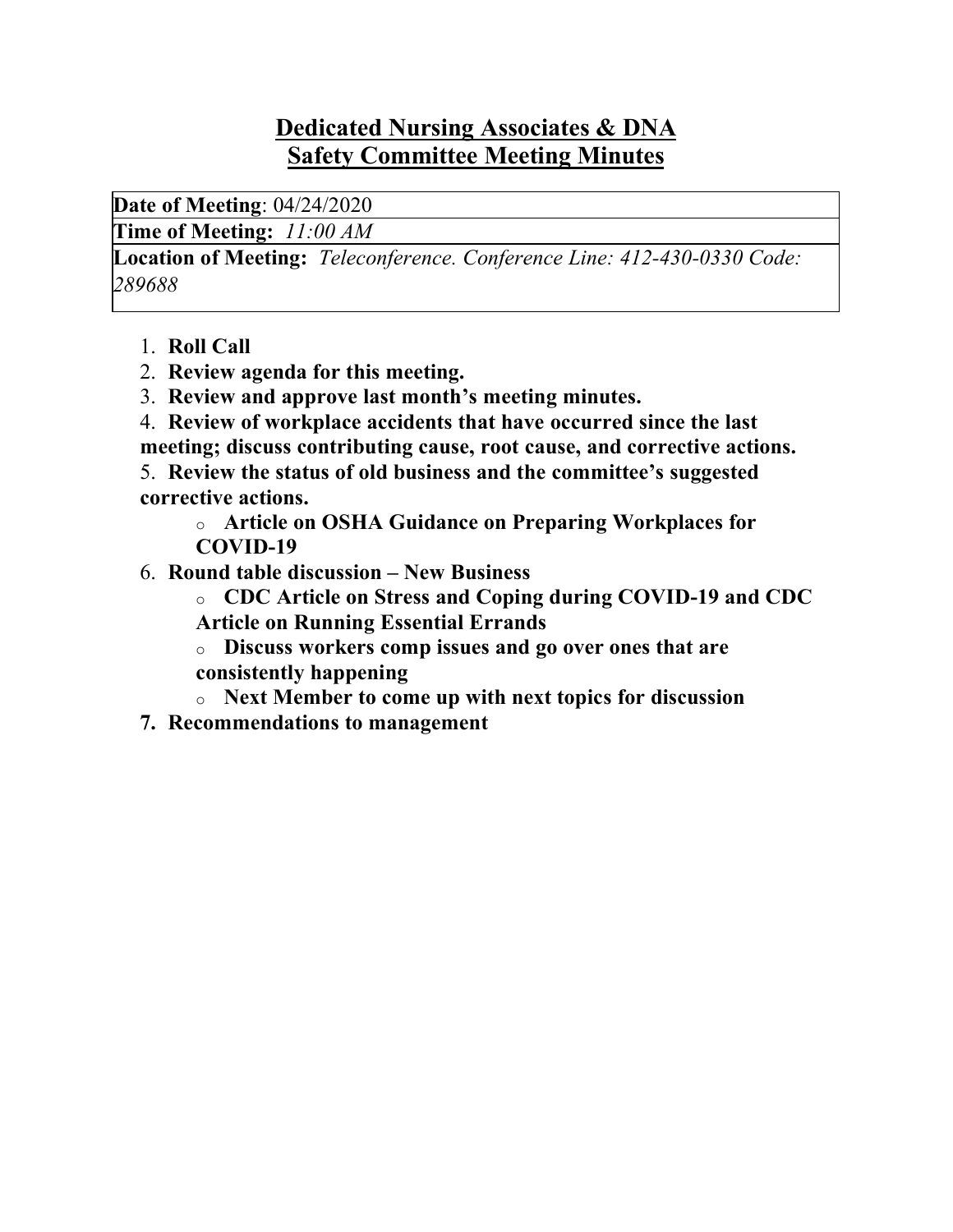### **Dedicated Nursing Associates & DNA Safety Committee Agenda**

**Meeting Date: 04/24/2020** **Time meeting started**:

*11:00 PM*

#### **Meeting Chairperson: Danielle Reilly**

| <b>Present</b>  | <b>Absent</b> |
|-----------------|---------------|
| Roya Fashandi   |               |
| Christina Zappa |               |
| Heidi Zedlar    |               |
| Nikki Raveling  |               |
| Jenna Highfield |               |
| Jessica Gibson  |               |
| Julie Mcswaney  |               |
| Chris Young     |               |
| Danielle Reilly |               |
| Amber Lukcik    |               |
| Melissa Spagnol |               |

Agenda for today's meeting was reviewed by all members:  $X$  Yes  $N$ o

### **Previous meeting minutes from (03/2020) were read and**   $approved: \underline{\times} Yes$  No

### **Review of Accidents/Incidents Since the Last Meeting (employee, nonemployee, vehicle accidents, near misses, property, & other)**

| Date:     | <b>Cause / Description:</b>                                                                                               | <b>Corrective Action:</b>                                                                   |
|-----------|---------------------------------------------------------------------------------------------------------------------------|---------------------------------------------------------------------------------------------|
| 4/1/2020  | Felt pain in wrist when helping a<br>patient get up from her wheel chair<br>into the shower room (Key Risk,<br>facility)) | Proper body mechanics                                                                       |
| 4/14/2020 | Shocked while plugging in call bell<br>(Key Risk, facility)                                                               | Determine if she operated the call bell incorrectly and if here was a<br>maintainence issue |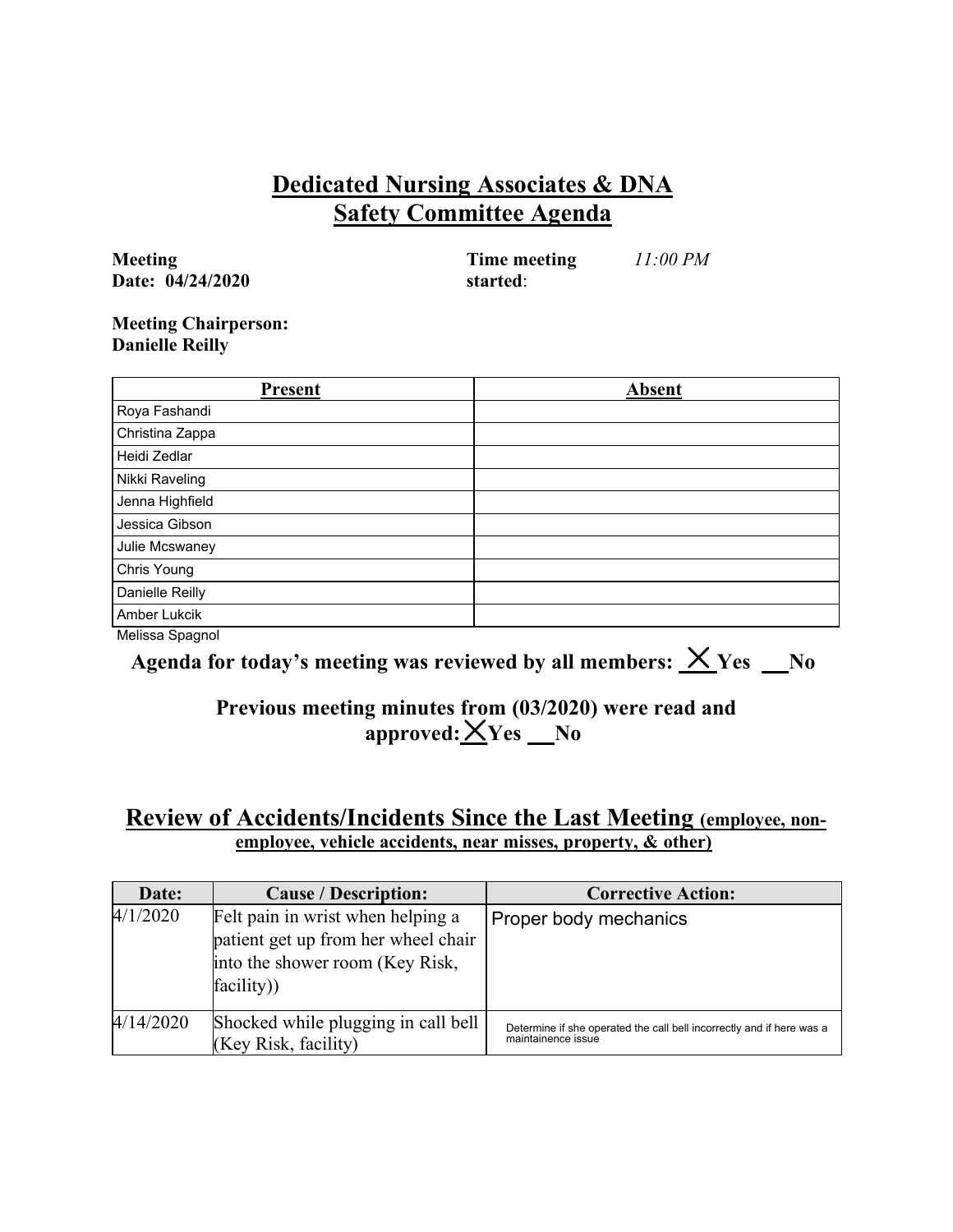| 4/14/2020 | Strained back when she lunged<br>forward to stop client from falling<br>(EAI, homecare) | Be more aware of the client and surroundings.<br>Determine if they need any assistive devices or<br>other supports                                |
|-----------|-----------------------------------------------------------------------------------------|---------------------------------------------------------------------------------------------------------------------------------------------------|
| 4/14/2020 | Strained back when attempting to<br>stop a patient from falling (EAI,<br>facility)      | Determine if they need any assistive devices<br>or other supports<br>Be aware of all order for specific patients in terms<br>of lift requirements |
| 4/9/2020  | Strained back when replacing a<br>trash bag (Ohio, facility)                            | Ask for assistance of a bag is too heavy                                                                                                          |

## **Status / Progress of Uncompleted Old Business**

| <b>Old Business Item:</b> | <b>Updates:</b>         |
|---------------------------|-------------------------|
| <b>OSHA</b> Guidance on   | Uploaded to DNA Website |
| Preparing Workplaces for  |                         |
| COVID-19                  |                         |
|                           |                         |
|                           |                         |
|                           |                         |

# **New Business (Round Table Discussion)**

| Committee<br><b>Member Name:</b> | <b>Topic / Hazard Identified:</b>                                                                          | <b>Responsibility Assigned To Whom</b><br>& Action To Be Taken: |
|----------------------------------|------------------------------------------------------------------------------------------------------------|-----------------------------------------------------------------|
| Christina                        | CDC Article on Stress and Coping<br>during COVID-19 and CDC Article on<br><b>Running Essential Errands</b> | Jenna- upload to DNA website                                    |
| Group                            | Discuss new incidents                                                                                      |                                                                 |
|                                  |                                                                                                            |                                                                 |

# **Other Reports or Guest Speakers**

| <b>Guest Name:</b> | <b>Topic Discussed / Presented to the Group</b> |  |
|--------------------|-------------------------------------------------|--|
|                    |                                                 |  |